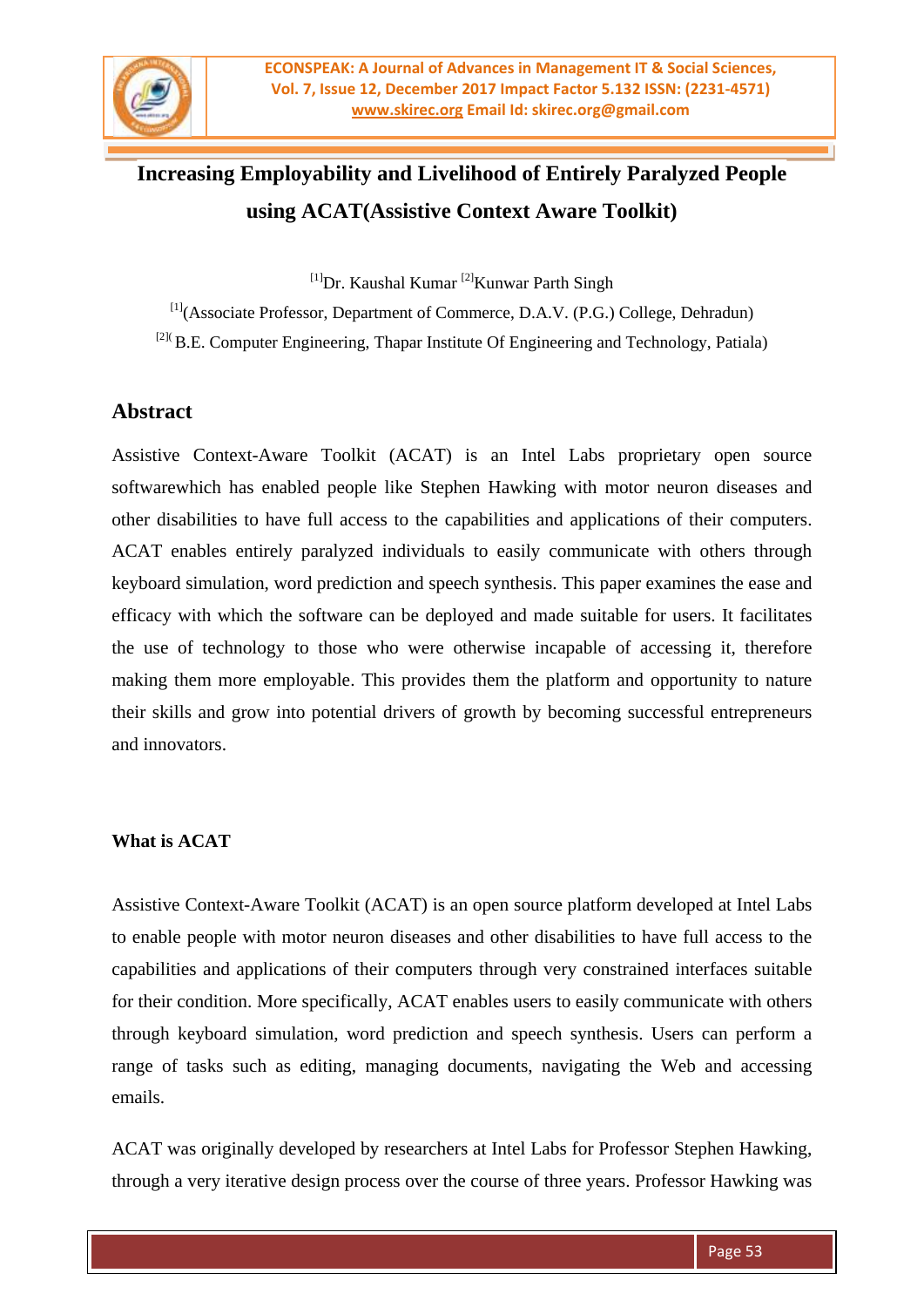

instrumental to the design process and was a key contributor to the project design and validation. After Intel deployed the system to Professor Hawking, we turned our attention to the larger community and continued to make ACAT more configurable to support a larger set of users with different conditions.

Our hope is that, by open sourcing this configurable platform, developers will continue to expand on this system by adding new user interfaces, new sensing modalities, word prediction and many other features. ACAT is designed to run on Microsoft Windows\* machines and can interface to different sensor inputs such as infrared switches, camera, push buttons, and more.

ACAT is available in English, French, Spanish and Portuguese. With the help of the user/developer community, Intel is working on extending it to other languages.

ACAT is useful for Microsoft Windows developers who are interested in developing assistive technologies to people with ALS or similar disabilities. Also for researchers who are working on new user interfaces, new sensing modalities or word prediction and wanting to explore these innovations in the this community

## **Stephen Hawking and Intel**

The software used to help Stephen Hawking communicate with the world has been made available by Intel for free online in the hopes it can help other people with similar disabilities.

Hawking, 73, who has a motor neuron disease and is almost entirely paralyzed, relies on the technology to speak. His speech system got an upgrade from Intel last year, allowing him to type faster, browse the Internet much easier and seamlessly switch between tasks.

The hope is the code for that software, called **Assistive Context-Aware Toolkit (ACAT)**, will be leveraged by developers who are running Microsoft Windows 7 or higher to create new interfaces that could help people with ALS, Lou Gehrig"s disease, spinal cord injuries and other disabilities communicate with the world.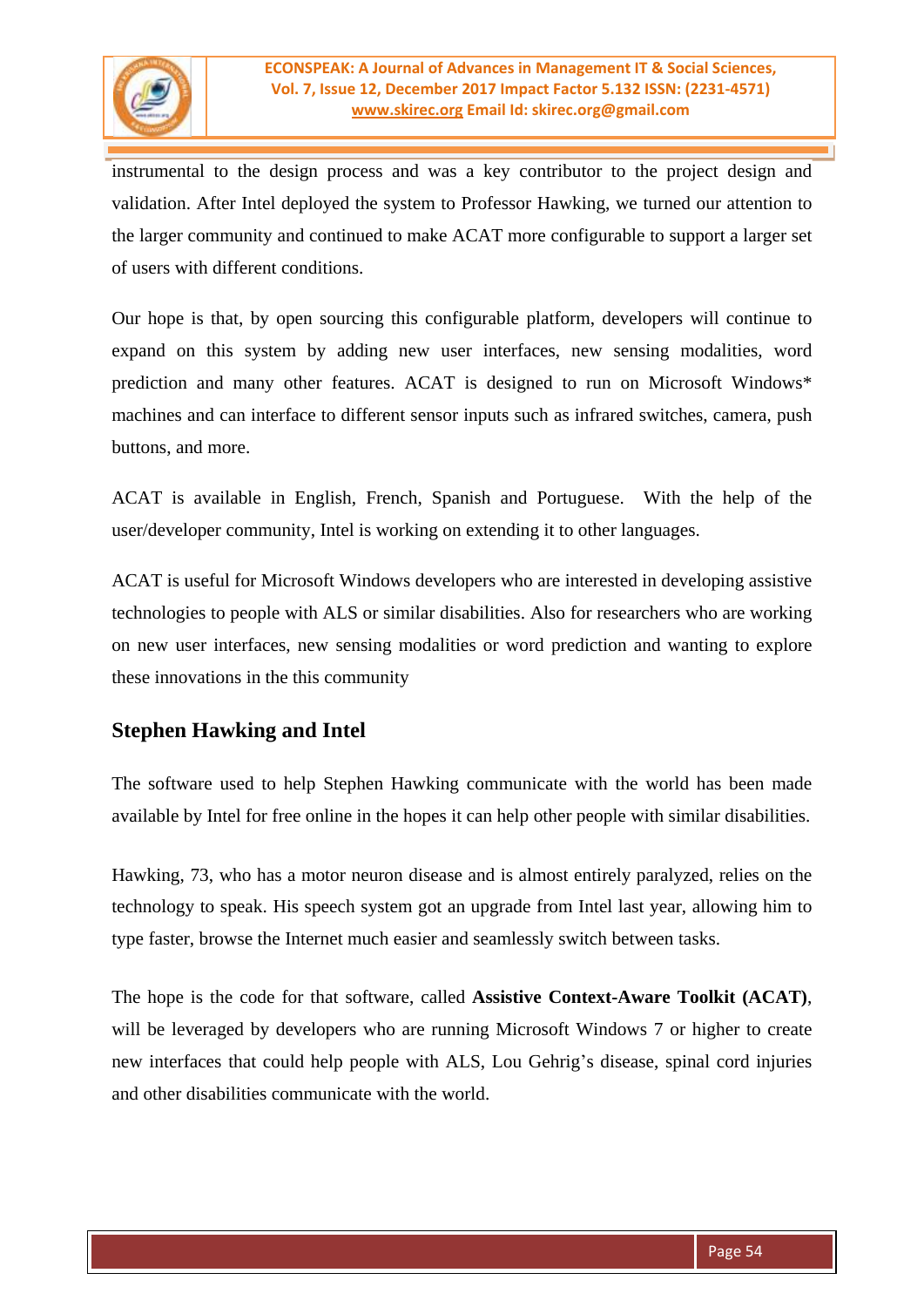

In Hawking's case, his cheek sensor syncs with a switch on his glasses, allowing him to choose characters he wishes to type, which can then be processed by his speech synthesizer and spoken out loud from his laptop.

It also allows the cosmologist to use various computer programs and navigate the Internet. Intel said last year it was able to increase the efficiency of Hawking"s system by integrating predictive text technology. The software knows Hawking's communication patterns, meaning he has to type less than 20 percent of all characters to convey what he wants to say.By making the program open source, Intel said it hopes developers will be able to experiment and expand on the system by creating new interfaces and ways for sensors to connect with the system.

## **Motivation On Selecting The Topic**

ACAT is a technology that can help millions of people if it is implemented at a large scale.It gives a kind of new life to a paralyzed person as he can talk and respond to actions which he cannot do earlier.

If this technology is made available to a greater population with disabilities limiting them from communicating or using the computer or the internet, it could greatly change the scenario. We are lucky to have this technology in an era of personal computers where it can be used properly.

Intel has Open-Sourced the ACAT software so that users can try the software and they can twerk the software according to their needs or provide necessary changes to the software so that more and more people can benefit from the software.

It is highly customizable according to the user"s needs so that every paralyzed patient can take full advantage of this technology, by modifying the software according to their disability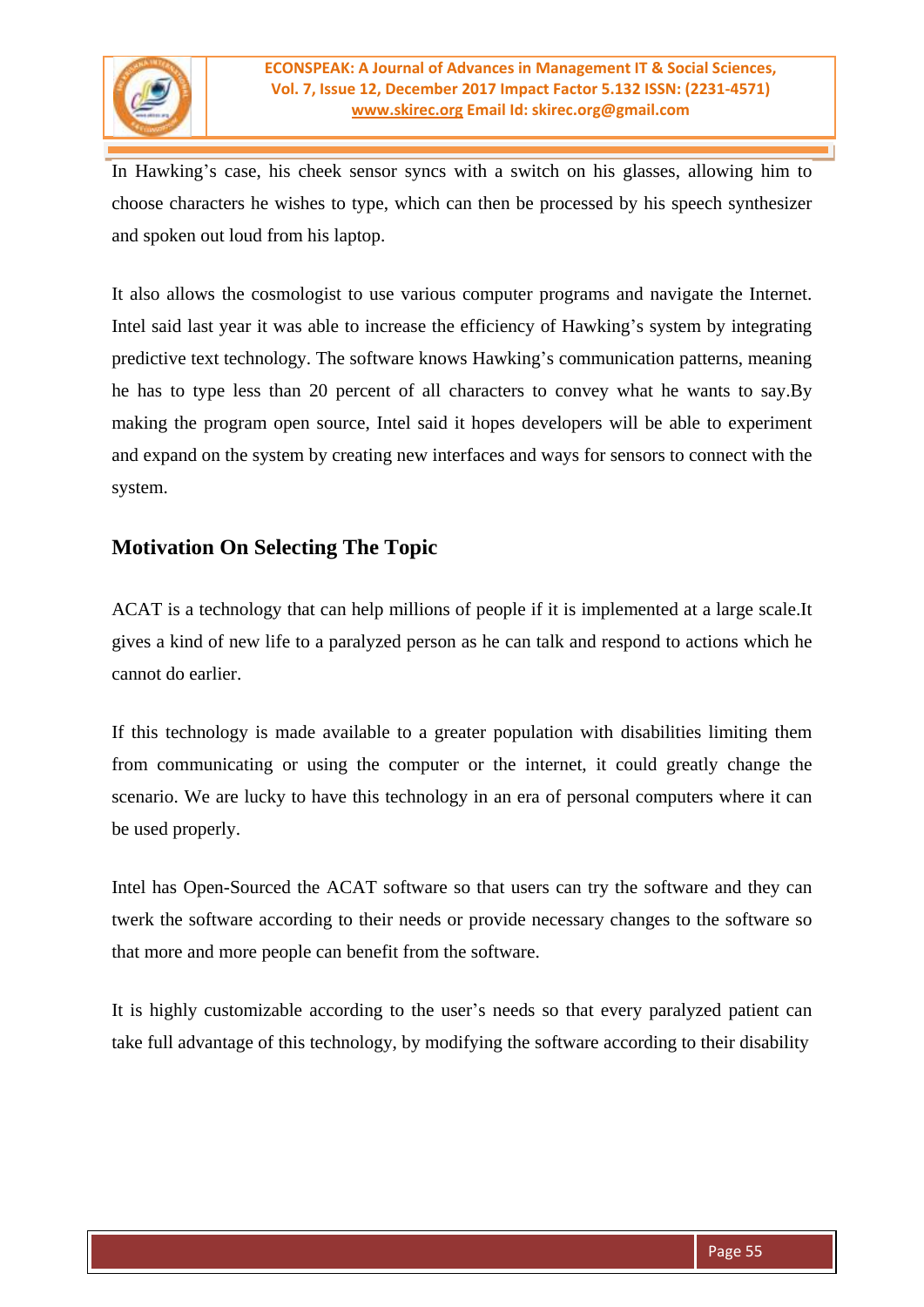

# **Technical Details**

- 1. ACAT( Assistive Context-Aware Toolkit) runs only onWindows 7 or higher
- 2. Written on Visual Studio 2012 or higher
- 3. Coded entirely in C#
- 4. Uses Microsoft .NET Framework 4.5
- 5. Microsoft Office Interop Assemblies are used to interact with Office apps
- 6. Bundled with Visual Studio Professional/Premium/Ultimate
- 7. Optional Visual Studio Add-ons
- 8. StyleCop (free) to enforce .NET coding standards
- 9. CodeMaid (free) to cleanup/reorganize the code
- 10. ReSharper (paid) to optimize the code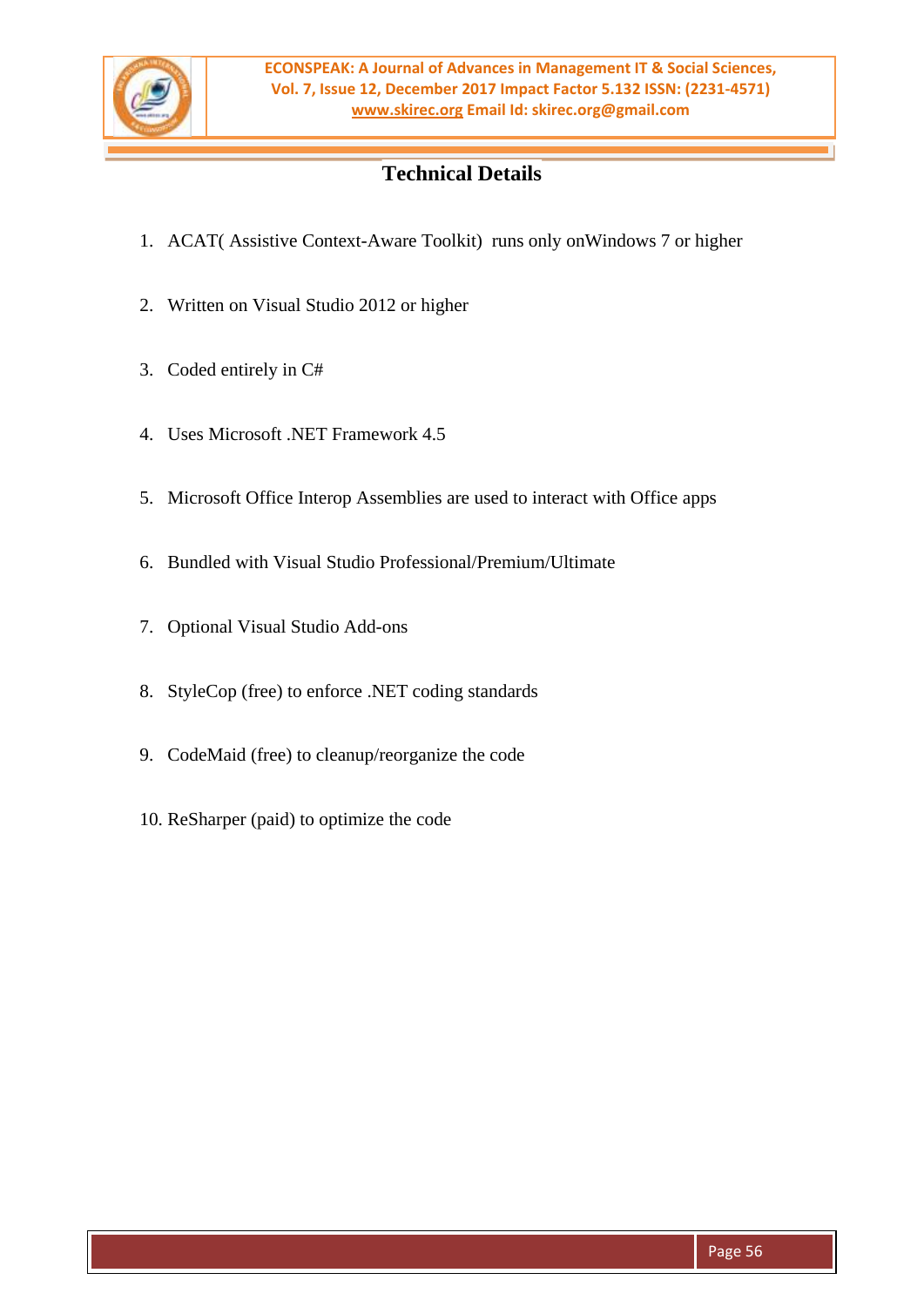

# Architecture



# **ACAT Architecture**

The ACAT model consists of two major libraries:-

- ACAT Core Library
- ACAT Extensions Library

There is a user side interface called the **Applications**, through which the user interacts with the system and the two libraries.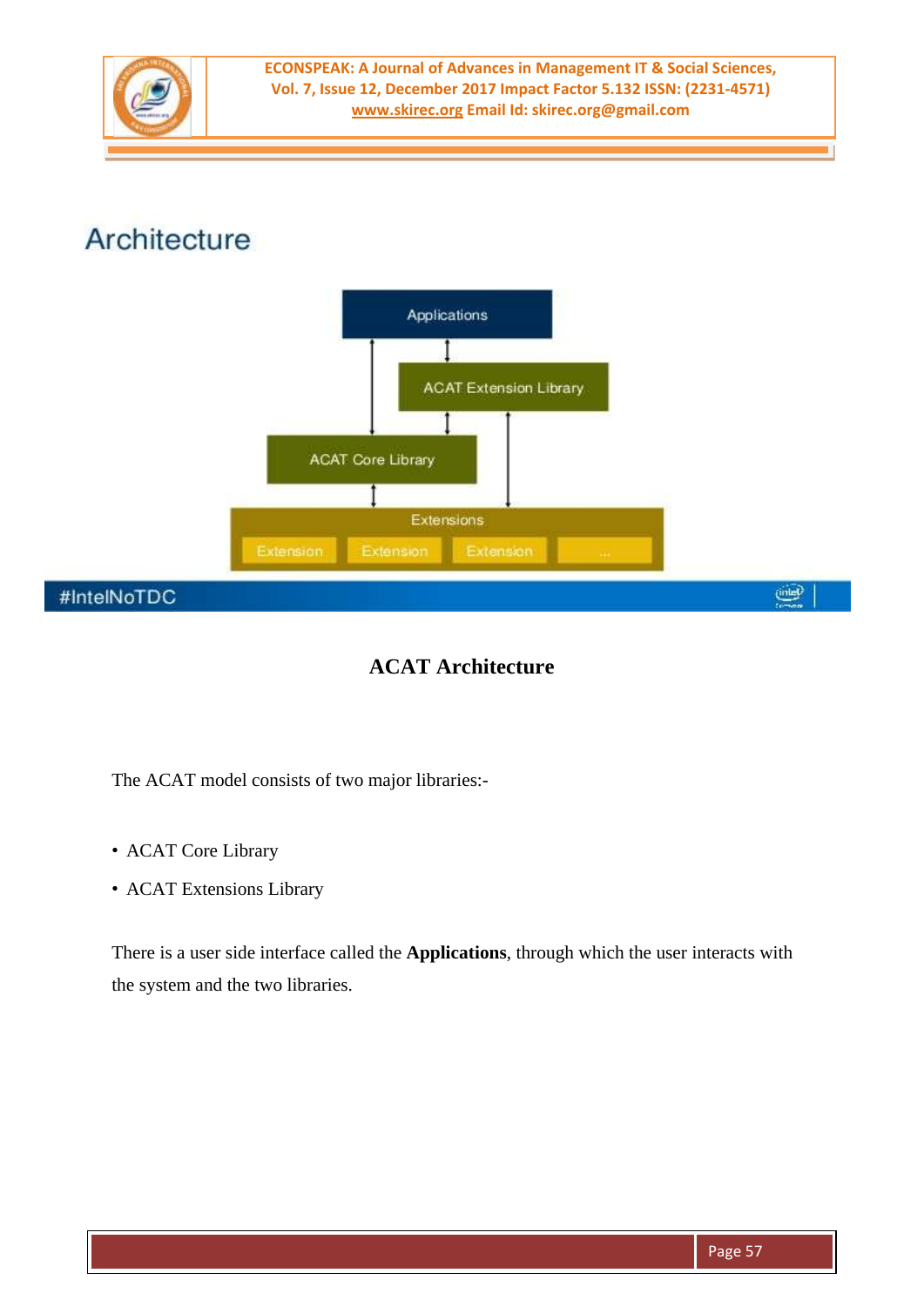

# **Applications**



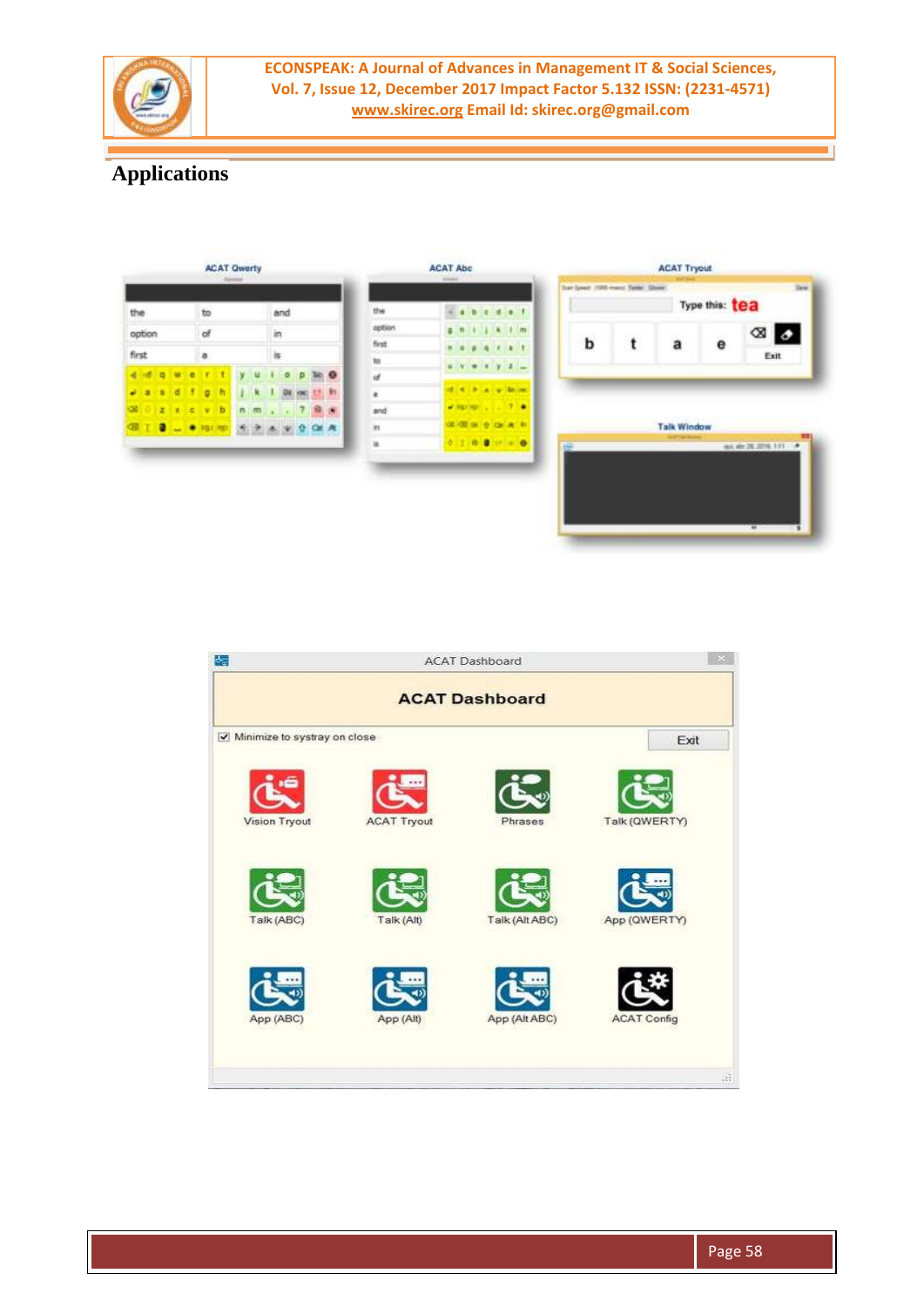

# **ACAT Core Library**

# **ACAT Core Library - Agents**



The ACAT Core library is a single DLL that provides all the core services. Figure shows the components that make up the Core library.

#### **Panel Management**

All the scanners, dialogs and menus are also extensions. The word Panel is used to denote a scanner, a dialog or a menu. ACAT uses the Window stacking model to display panels. The look and feel of panels can be configured through Panel config files and the preferred panels to display can also be configured.. The Panel Manager in this component is responsible for enumerating panels, handling requests to display them, maintaining the stack of active panels, activating and deactivating them.

#### **Animation Manager**

The Animation Manager in this component is responsible for loading animation files which contain the scanning sequence for scanners, executing the scanning process and handling transitions between scanning sequences.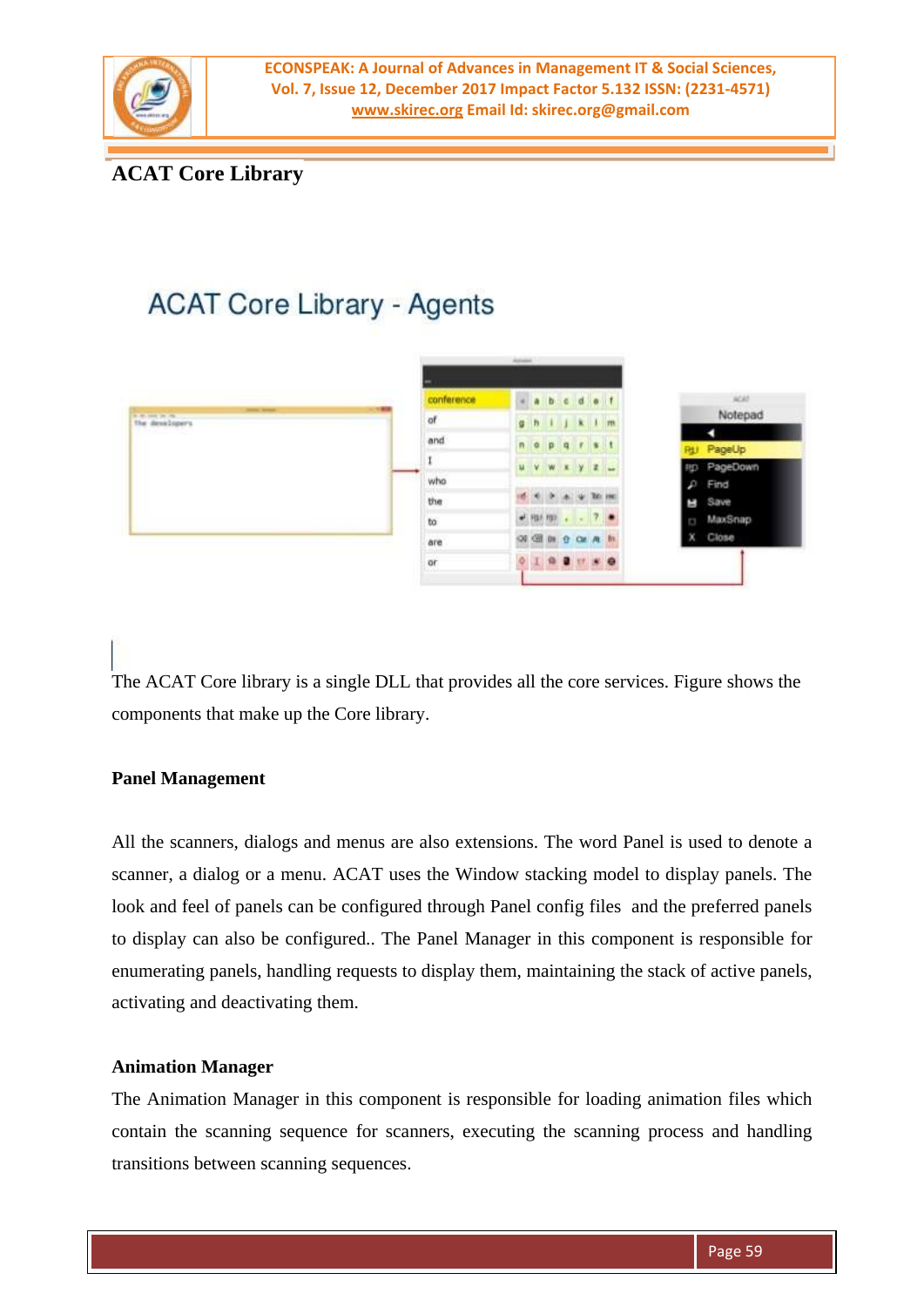

## **Widget Management**

A widget is a wrapper class around the controls in a scanner. It contains additional attributes controlling the appearance and behavior such as fonts, colors and text. The Widget Manager in this component reads the attributes for the active scanner, instantiates the widget objects for the elements in the scanner and also controls the appearance of the scanner elements during scanning.

## **Word Predictor Management**

Next-word prediction during text entry is one of the key features of ACAT. The Word Prediction Manager in this component enumerates installed Word prediction extensions, and activates and configures the preferred Word prediction extension.

### **Theme Management**

ACAT supports color schemes for the scanners, dialogs and menus. The Theme Manager in this component enumerates and manages installed themes.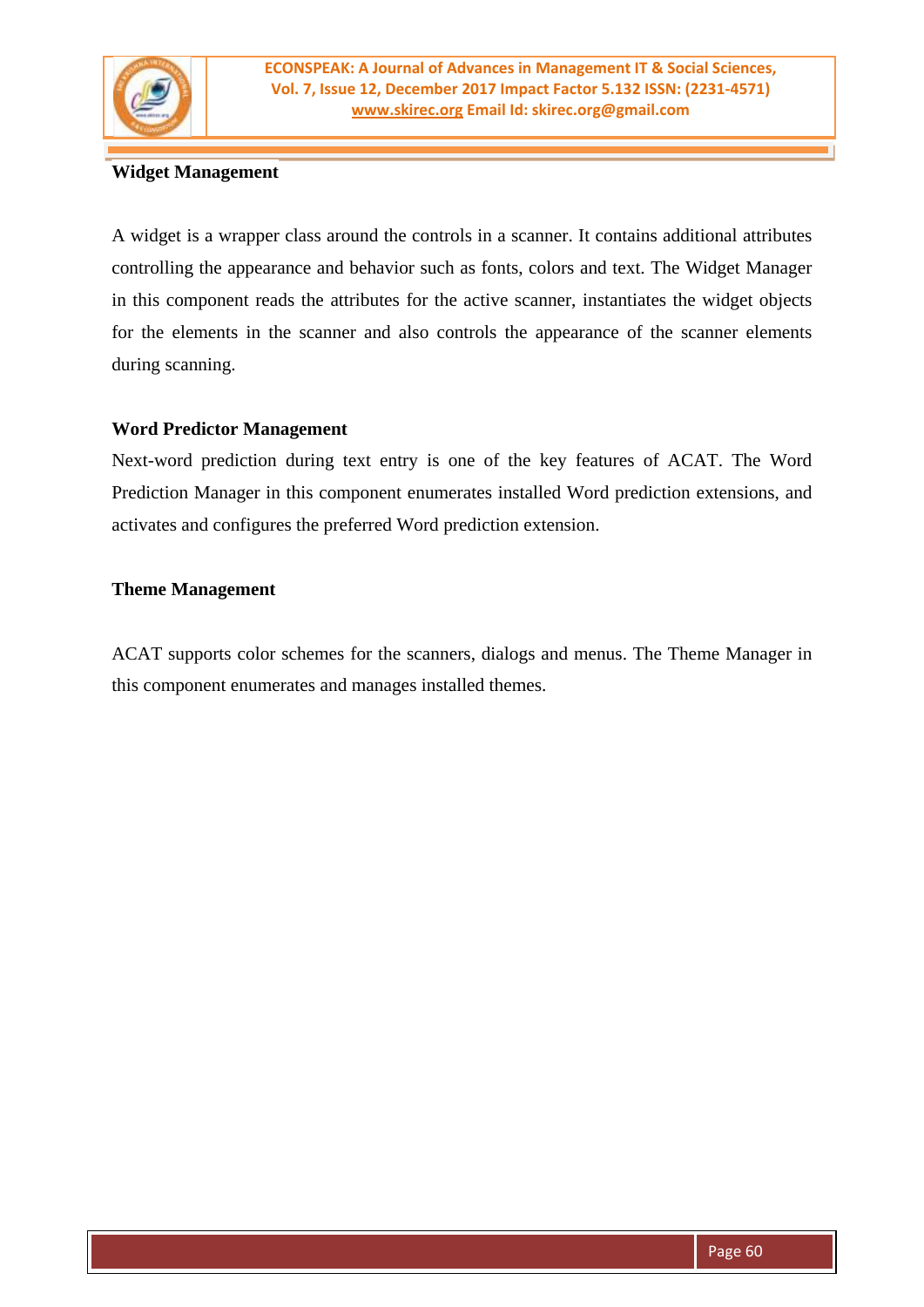

# **ACAT Extension Library**

The ACAT Extension Library has helped classes and base classes for the development of Panels and Agents.Just like the core library, the extension library comprises of sections of various independent extensions ;all working in synchronization with the system.



#### **Application Agent Base Classes**

The base classes for Application agents do most of the heavy lifting required to support applications such as Notepad, Microsoft Word, and Internet Explorer, etc. This makes it easier to derive and extend the functionality provided by the base classes.

## **Command Handlers**

ACAT supports a host of "commands", strings that represent action verbs Examples of commands are CmdTalkWindowToggle to toggle the visibility of the Talk window, CmdMainMenu to display the Main menu. These commands can be attached to events such as actuating an element on a scanner or to input switches. The Extension library has default handlers for various commands. See Chapter 14 for details on Command Handlers.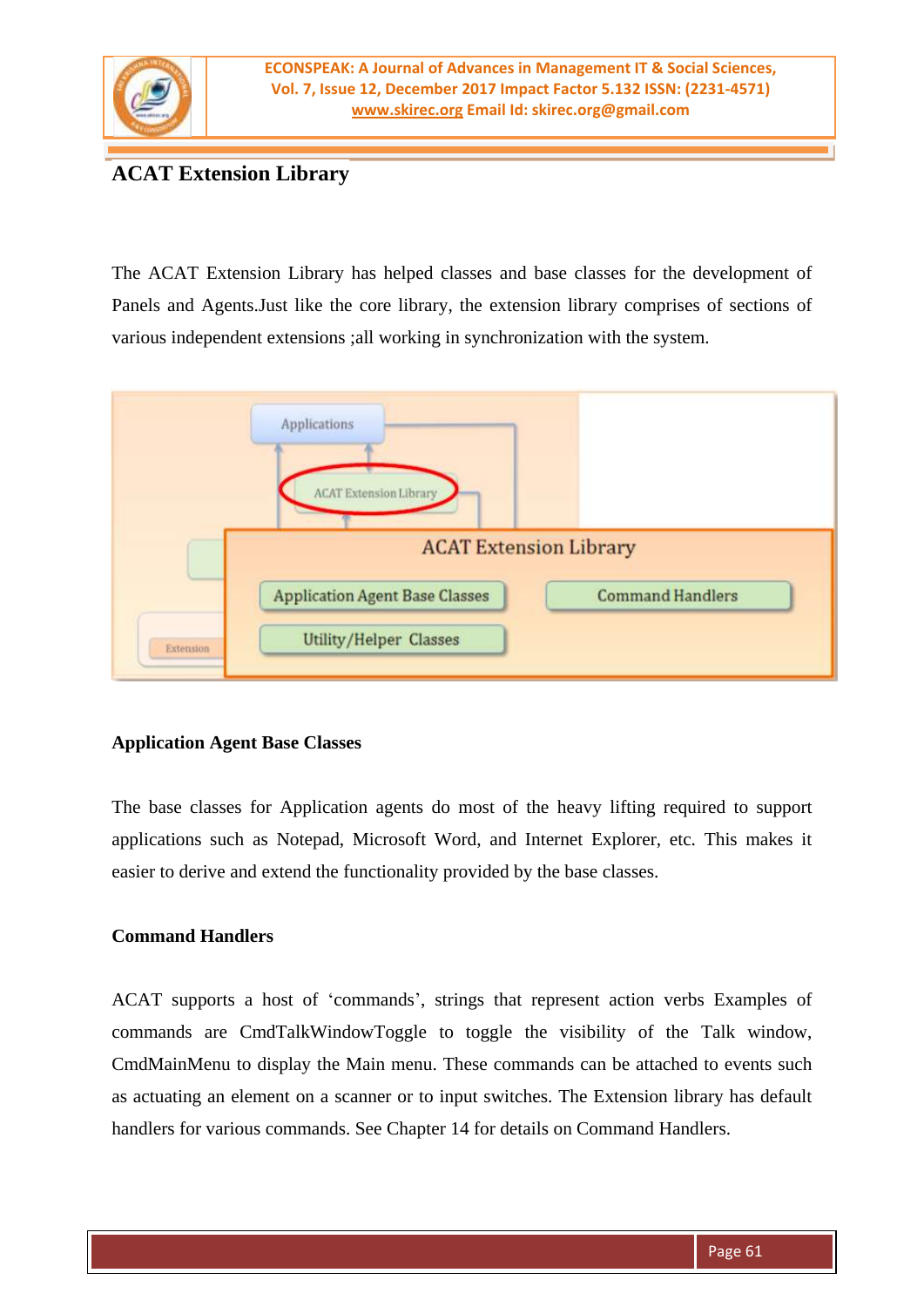

## **Utility Classes**

The Extension library has a number of utility/helper classes to display dialogs, load/store ACAT settings ,etc.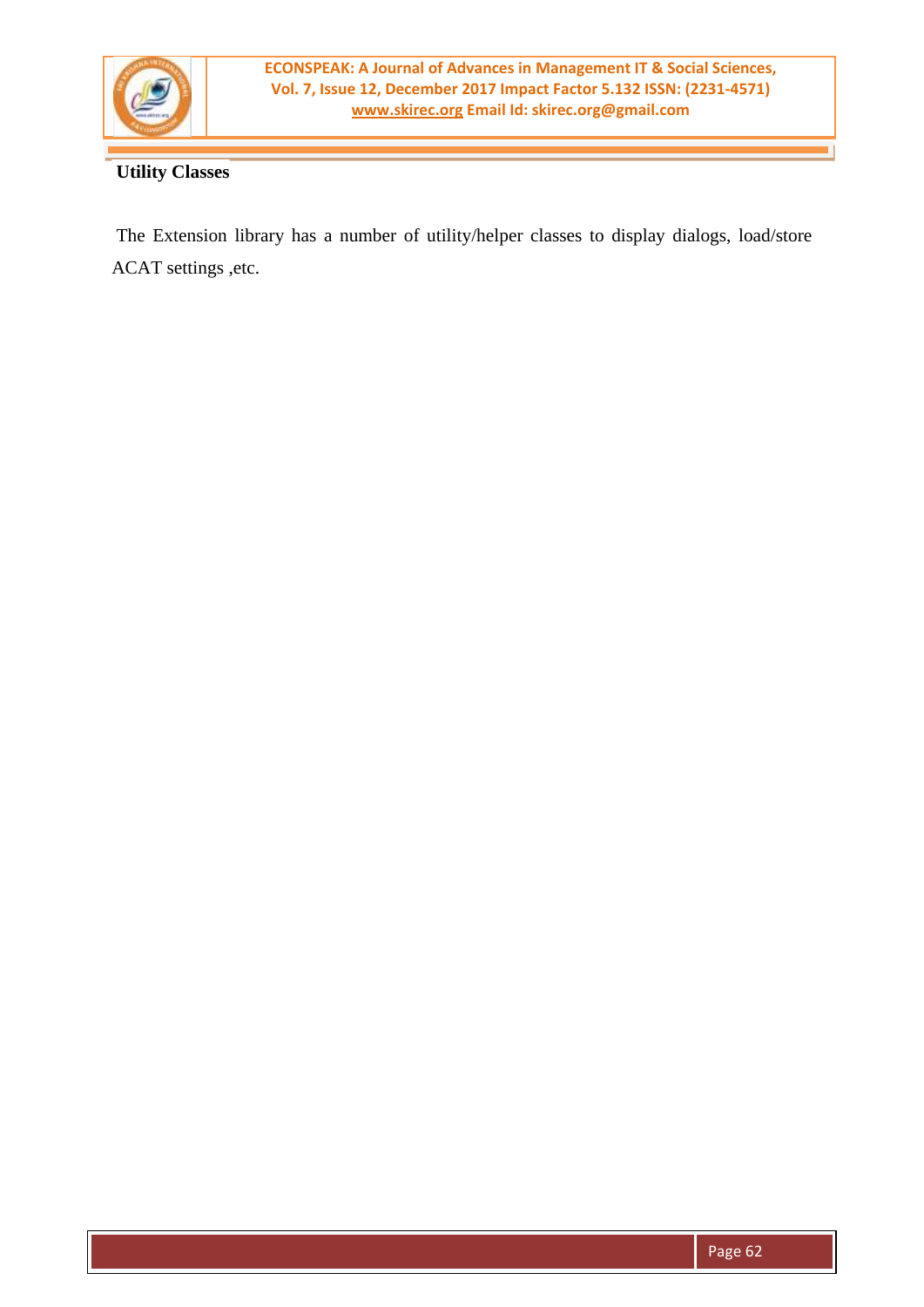

## **Actuators**

Actuators are input trigger mechanism which are translated into actions. They are used to drive the UI.Each Actuators is an ACAT Extension which is composed of Switches. ACAT actions are mapped to each switch which are associated with an event.Actuators interface with the underlying hardware.

-E.g. Left and right mouse buttons are two switches on a mouse.

For gesture input, each gesture can be treated as a Switch

ACAT has helper classes to interface with

- 1. -USB HID Devices
- 2. -TCP/IP Servers/Clients

Support included for facial gesture recognition, proximity sensor, accelerometer ring 32.

The following switch mechanisms are supported by ACAT:

- **• Keyboard:** The function key F12 is the default key to trigger ACAT. Every time the user hits F12, the scanner will respond by executing the action associated with the highlighted element. You can change the default key through the ACAT **Config** utility. Refer to the ACAT User Guide or to the ACAT FAQ for details.
- **• ACAT Vision:** ACAT vision application uses a webcam to detect facial gestures which are then translated into trigger events.
- **• Off-the-shelf switches**: ACAT supports a number of off-the-shelf switches which plug into the USB interface of your computer. These switches can be configured to send specific keystrokes whenever the switch is activated. To work with ACAT, the switches should be configured to send a F12 key (or whichever is the default key) press event every time the switch is activated.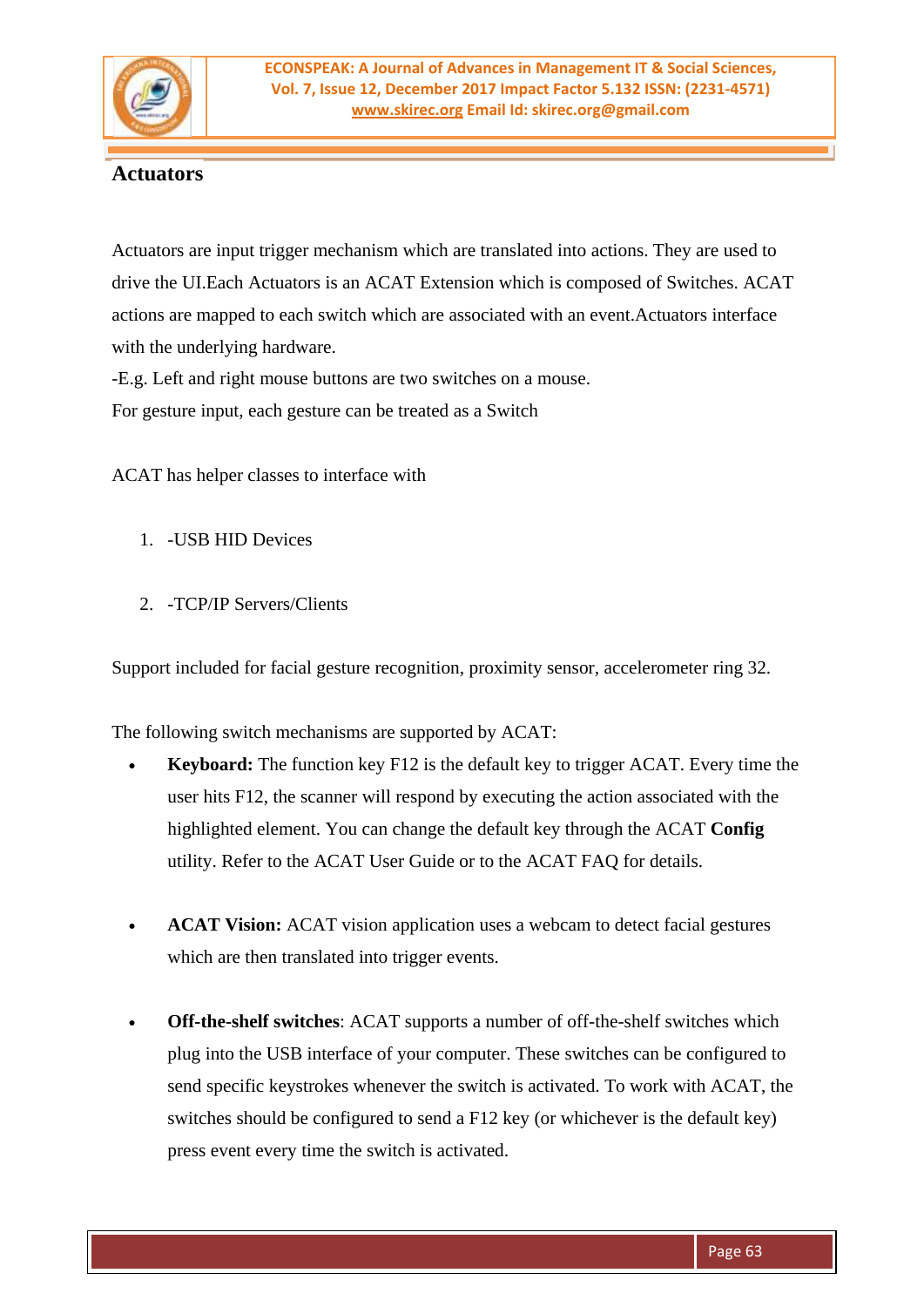

**Note:** Out of the box, ACAT supports keyboard and ACAT vision as input switch mechanisms. The mouse can also be used to activate the UI by pointing and clicking. New hardware or software switches can be integrated with ACAT through Actuator extensions. See section 6.5 for step-by-step instructions to develop Actuator extensions.

## **Creating an Actuator Extension**

- Create a new "Class Library" project and add references to "ACATCore.dll" and "ACATExtension.dll"
- Extend the classes "ActuatorBase" and "ActuatorSwitchBase" to interact with ACAT
- Implement the abstract methods and the use the callbacks (Init, Resume, Pause, Dispose) to run the code of your extension (threads, config, etc)
- Call the methods OnSwitchActivated (Hold/Press), OnSwitchDeactivated (Release) or OnSwitchTriggered(Click) to finalize the interaction from the actuator
- Deploy your DLL to the extension folder and update the configuration files

All Actuator extension DLL's must be installed under the Actuators root folder which is [INSTALLDIR]\Extensions\[EXTENSION\_DIR]\Actuators. Under this, each actuator DLL should reside in its own sub-folder. For instance, the ACAT vision actuator is installed under C:\Intel\ACAT\Extensions\Default\Actuators\VisionActuator. During initialization, the Actuator Manager walks recursively through the Actuators root folder, loads all the DLL's in there and creates instances of classes that derive from ActuatorBase.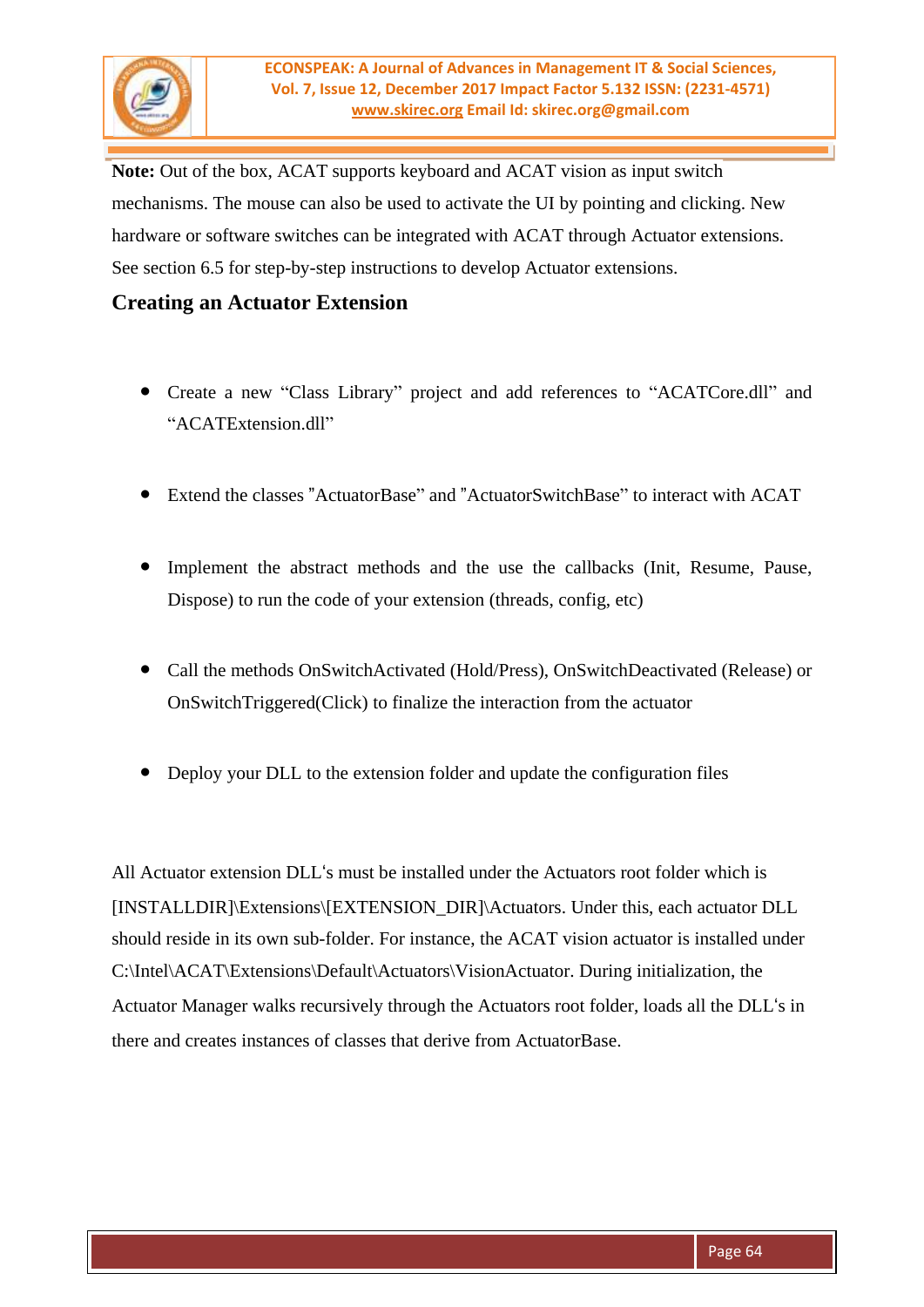

# **ACAT Core Library**

# **ACAT Core Library - Agents**



The ACAT Core library is a single DLL that provides all the core services. Figure shows the components that make up the Core library. The aforementioned types of core library components

make up the

## **Panel Management**

All the scanners, dialogs and menus are also extensions. The word Panel is used to denote a scanner, a dialog or a menu. ACAT uses the Window stacking model to display panels. The look and feel of panels can be configured through Panel config files and the preferred panels to display can also be configured.. The Panel Manager in this component is responsible for enumerating panels, handling requests to display them, maintaining the stack of active panels, activating and deactivating them.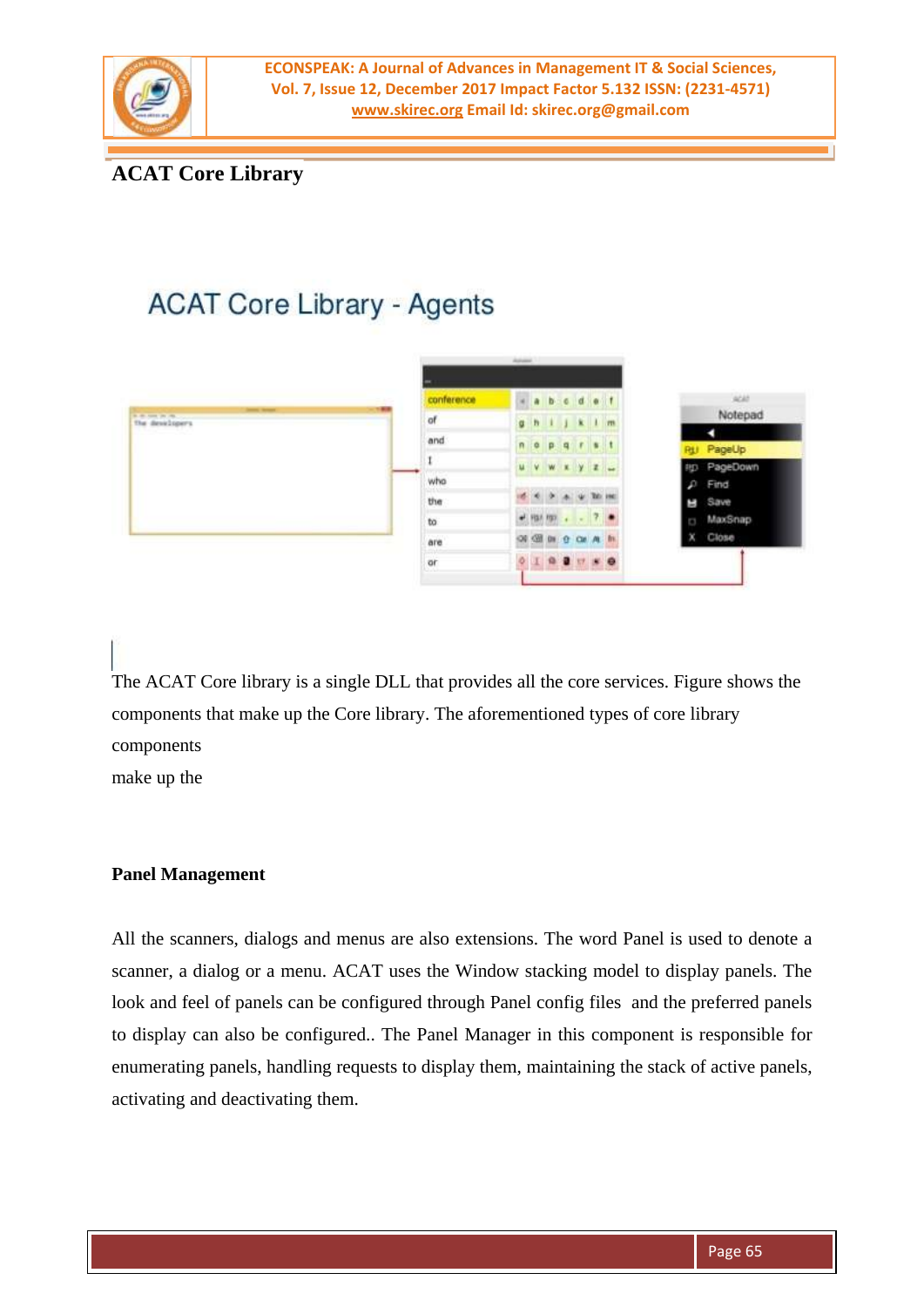

### **Animation Manager**

The Animation Manager in this component is responsible for loading animation files which contain the scanning sequence for scanners, executing the scanning process and handling transitions between scanning sequences.

#### **Widget Management**

A widget is a wrapper class around the controls in a scanner. It contains additional attributes controlling the appearance and behavior such as fonts, colors and text. The Widget Manager in this component reads the attributes for the active scanner, instantiates the widget objects for the elements in the scanner and also controls the appearance of the scanner elements during scanning.

#### **Word Predictor Management**

Next-word prediction during text entry is one of the key features of ACAT. The Word Prediction Manager in this component enumerates installed Word prediction extensions, and activates and configures the preferred Word prediction extension.

#### **Theme Management**

ACAT supports color schemes for the scanners, dialogs and menus. The Theme Manager in this component enumerates and manages installed themes.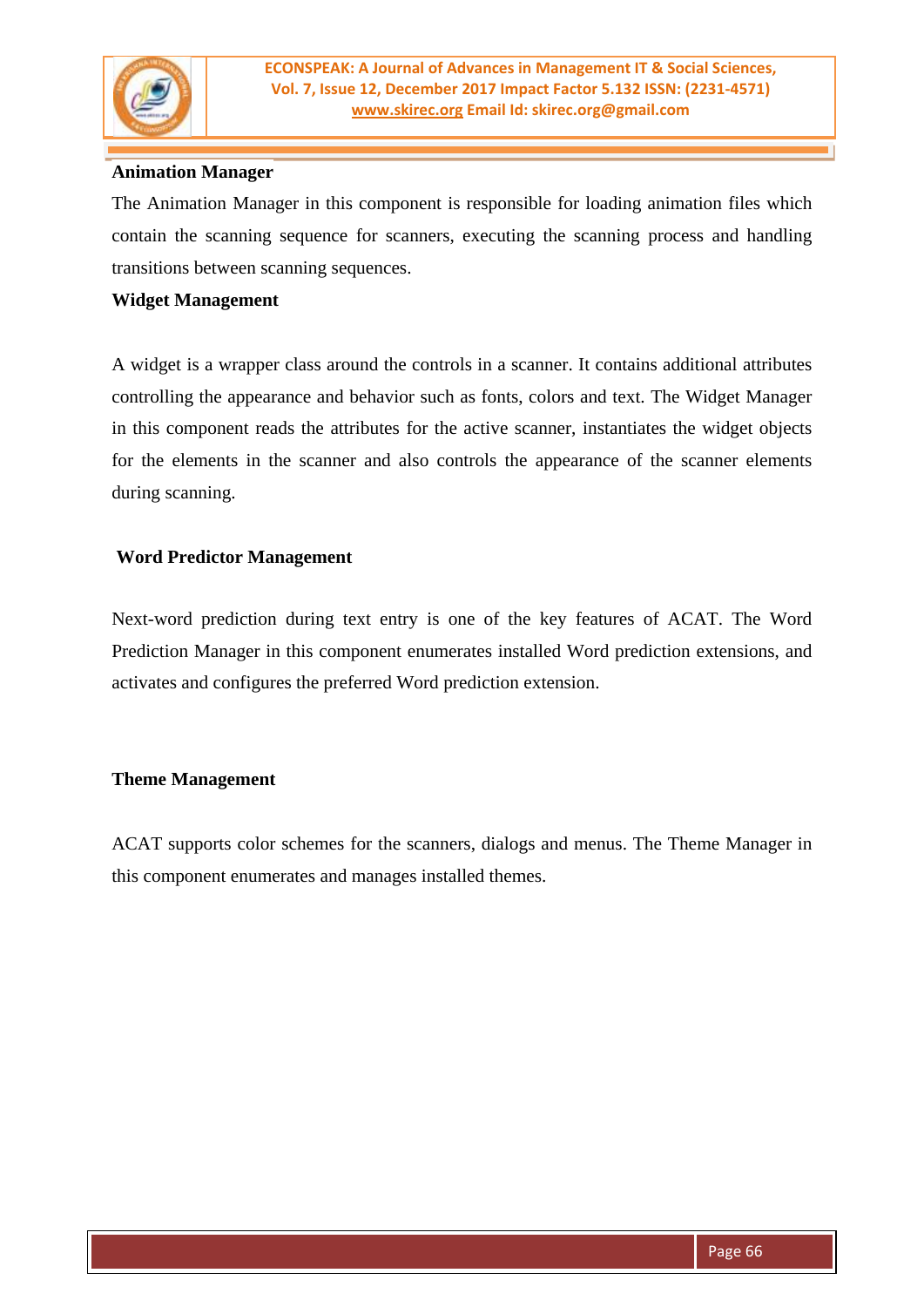

# **ACAT Extension Library**

The ACAT Extension Library has helped classes and base classes for the development of Panels and Agents.Just like the core library, the extension library comprises of sections of various independent extensions ;all working in synchronisation with the system.

## **Application Agent Base Classes**

The base classes for Application agents do most of the heavy lifting required to support applications such as Notepad, Microsoft Word, and Internet Explorer, etc. This makes it easier to derive and extend the functionality provided by the base classes.

### **Command Handlers**

ACAT supports a host of "commands", strings that represent action verbs Examples of commands are CmdTalkWindowToggle to toggle the visibility of the Talk window, CmdMainMenu to display the Main menu. These commands can be attached to events such as actuating an element on a scanner or to input switches. The Extension library has default handlers for various commands. See Chapter 14 for details on Command Handlers.

## **Utility Classes**

The Extension library has a number of utility/helper classes to display dialogs, load/store ACAT settings ,etc.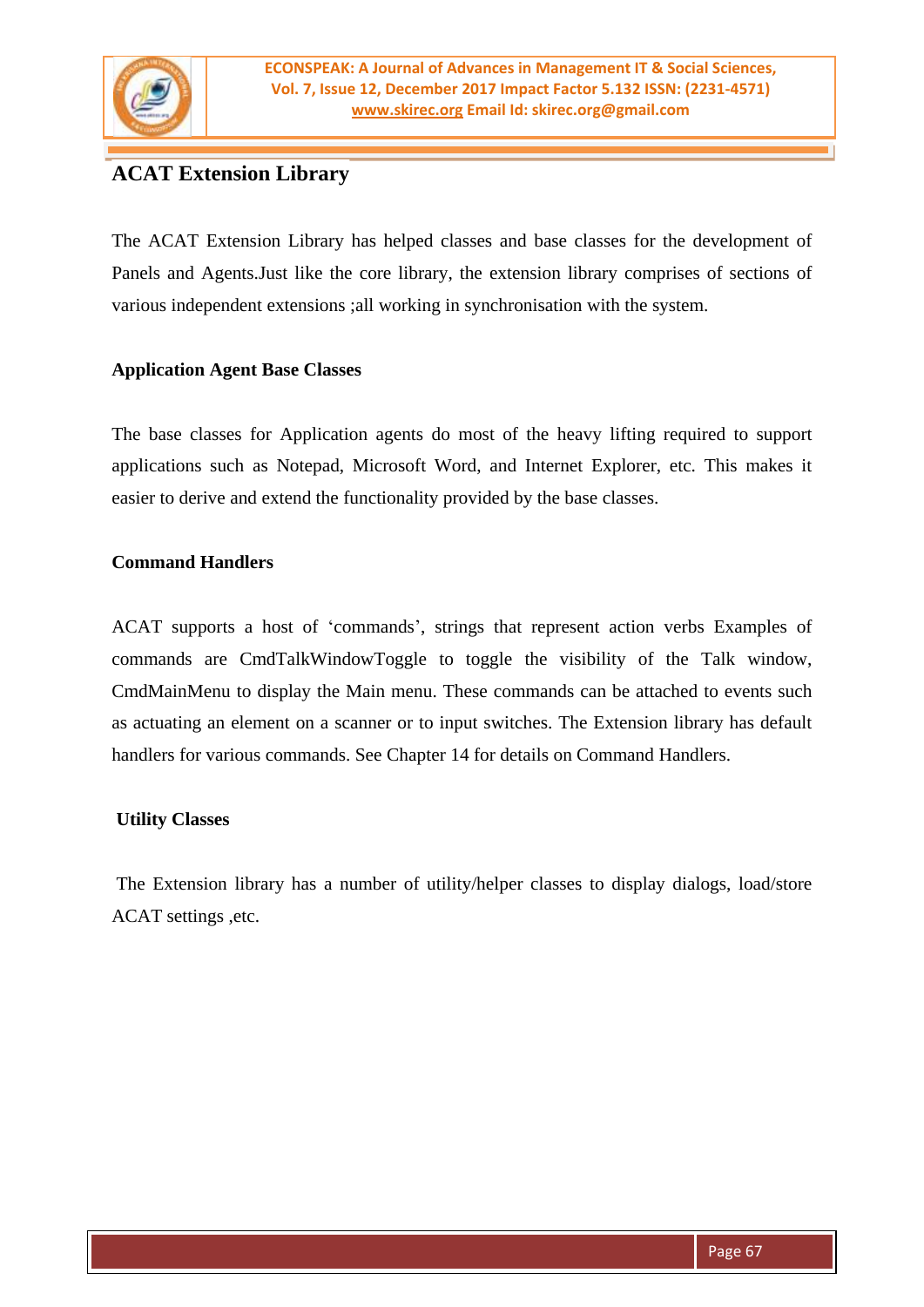

## **Future scope :Intel RealSense**

**Intel RealSense Technology**,is a suite of depth and tracking technologies designed to give machines and devices depth perceptions capabilities that will enable them to "see" and understand the world. There are many uses for these computer vision capabilities including autonomous drones, robots, AR/VR, smart home devices amongst many others broad market products. RealSense technology is made of Vision Processors, Depth and Tracking Modules, and Depth Cameras, supported by an open source, cross-platform SDK called librealsense that simplifies supporting cameras for third party software developers, system integrators, ODMs and OEMs.

As of January 2018, new Intel RealSense D400 Product Family was launched with the Intel RealSense Vision Processor D4, Intel RealSense Depth Module D400 Series, and 2 ready to use depth cameras: Intel RealSense Depth Cameras D435 and D415.

Previous generations of Intel RealSense depth cameras (F200, R200 and SR300) were implemented in multiple laptop and tablet computers by Asus, HP, Dell, Lenovo, and Acer<sup>]</sup>.Additionally, Razer and Creative offered consumer ready standalone webcams with the Intel RealSense camera built into the design. Razer Stargazer and the Creative BlasterX Senz3D.innovations such as Intel RealSense technology are bringing new sensory capabilities to computers and digital devices.

## **Conclusion**

The paper uses a simple model to explain the welfare implications of ACAT. The application encourages differently abled people, who would otherwise be neglected in this technology driven world to go ahead and become adept at it. Just like ACAT helped Stephen Hawking to continue exploring outer space using the most sophisticated technology despite the complete motor neuron failure he sustained at a very young age, it can help others like him to become of drivers of growth and technology.